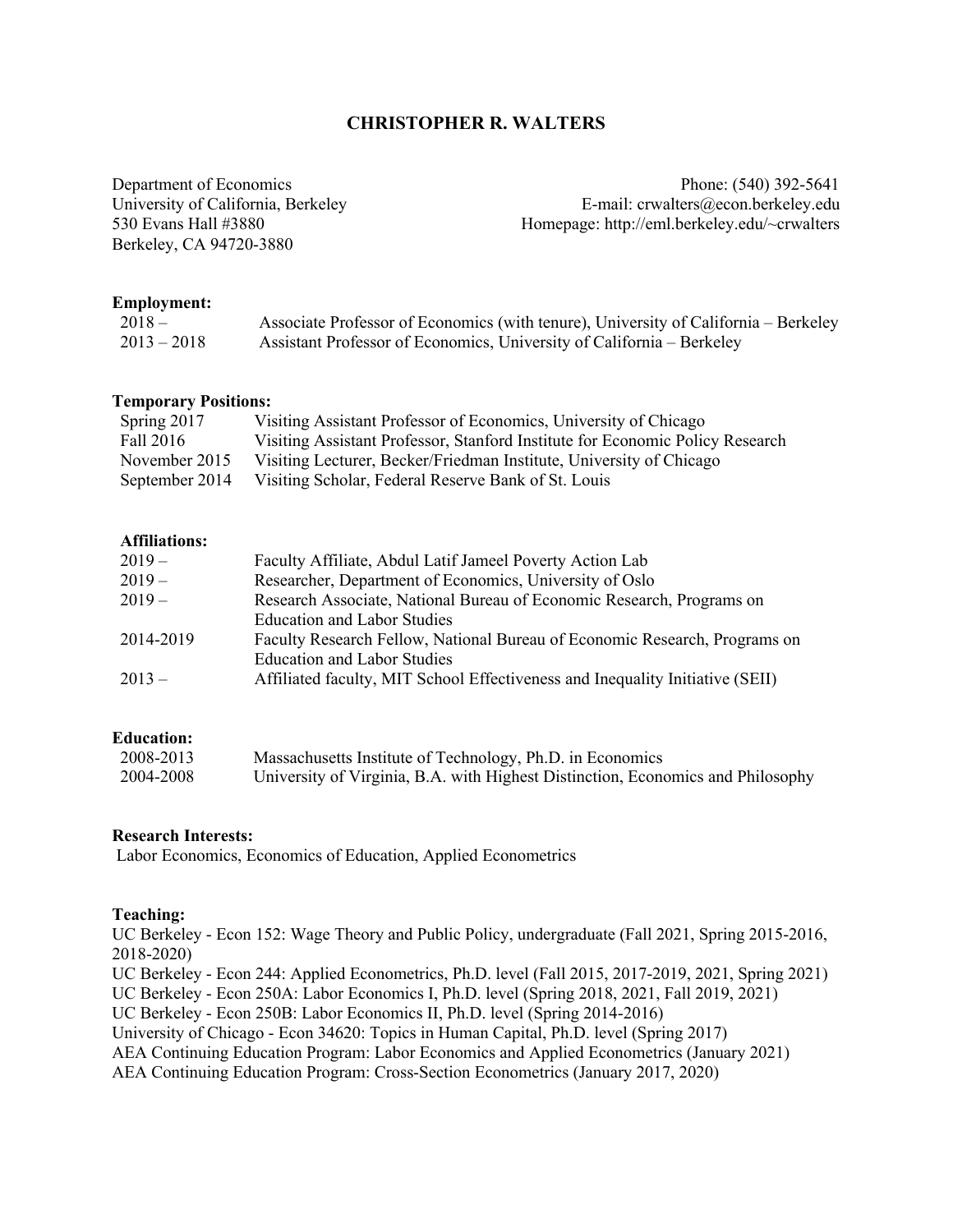### **Fellowships, Honors, and Grants:**

| 2020-2022 | Walton Family Foundation grant (with Josh Angrist, Peter Hull, and Parag Pathak)   |
|-----------|------------------------------------------------------------------------------------|
| 2019-2021 | J-PAL North America Social Policy Research Initiative grant (with Patrick Kline)   |
| 2018-2020 | Russell Sage Foundation presidential grant (with Patrick Kline)                    |
| 2018-2020 | Laura and John Arnold Foundation grant (with Atila Abdulkadiroglu, Joshua          |
|           | Angrist, Peter Hull, and Parag Pathak)                                             |
| 2017-2018 | Excellence in Refereeing Award, American Economic Review                           |
| 2017-2018 | Cash Transfers for Child Health Initiative grant (with Alejandro Ganimian and      |
|           | Karthik Muralidharan)                                                              |
| 2015-2018 | Spencer Foundation grant (with Joshua Angrist, Peter Hull, and Parag Pathak)       |
| 2015      | Best Teacher Award, UC Berkeley Graduate Economics Association                     |
| 2014-2015 | Berkeley Institute for Research on Labor and Employment research grants            |
| 2014      | Berkeley Center for Equitable Growth research grant                                |
| 2012-2015 | Institute for Education Sciences grant (with Joshua Angrist, Susan Dynarski, Brian |
|           | Jacob, and Parag Pathak)                                                           |
| 2012-2013 | National Academy of Education/Spencer Dissertation Fellowship                      |
| 2008-2012 | National Science Foundation Graduate Research Fellowship                           |
| 2008      | Sheri Gayle Richman Memorial Scholarship                                           |
| 2008      | Edgar F. Shannon Award for Best UVA Arts and Sciences Student                      |
| 2008      | Outstanding Major Award, UVA Economics Department                                  |
| 2008      | Outstanding Major Award, UVA Philosophy Department                                 |
| 2008      | Best Thesis Award, UVA Economics Department                                        |
| 2007      | Phi Beta Kappa (junior year)                                                       |
|           |                                                                                    |

## **Working Papers:**

"Race and the Mismeasure of School Quality" (with Joshua Angrist, Peter Hull, and Parag Pathak). NBER working paper no. 29608, 2021.

"Augmenting State Capacity for Child Development: Experimental Evidence from India" (with Alejandro Ganimian and Karthik Muralidharan). NBER Working Paper No. 28780, 2021. Revise and resubmit, *Journal of Political Economy.*

"The Impact of State Budget Cuts on U.S. Postsecondary Attainment" (with David Deming). NBER Working Paper No. 23736, 2017. Revise and resubmit, *Journal of Human Resources*.

## **Publications:**

"The Long-Term Effects of Universal Preschool in Boston" (with Guthrie Gray-Lobe and Parag Pathak). Conditionally accepted, *Quarterly Journal of Economics*.

"Systemic Discrimination Among Large U.S. Employers" (with Patrick Kline and Evan Rose). Forthcoming, *Quarterly Journal of Economics*.

"Labour By Design: Contributions of David Card, Joshua Angrist, and Guido Imbens" (with Peter Hull and Michal Kolesár). Forthcoming, *Scandanavian Journal of Economics.*

"Simple and Credible Value-Added Estimation Using Centralized School Assignment" (with Joshua Angrist, Peter Hull, and Parag Pathak). Forthcoming, *Review of Economics and Statistics*.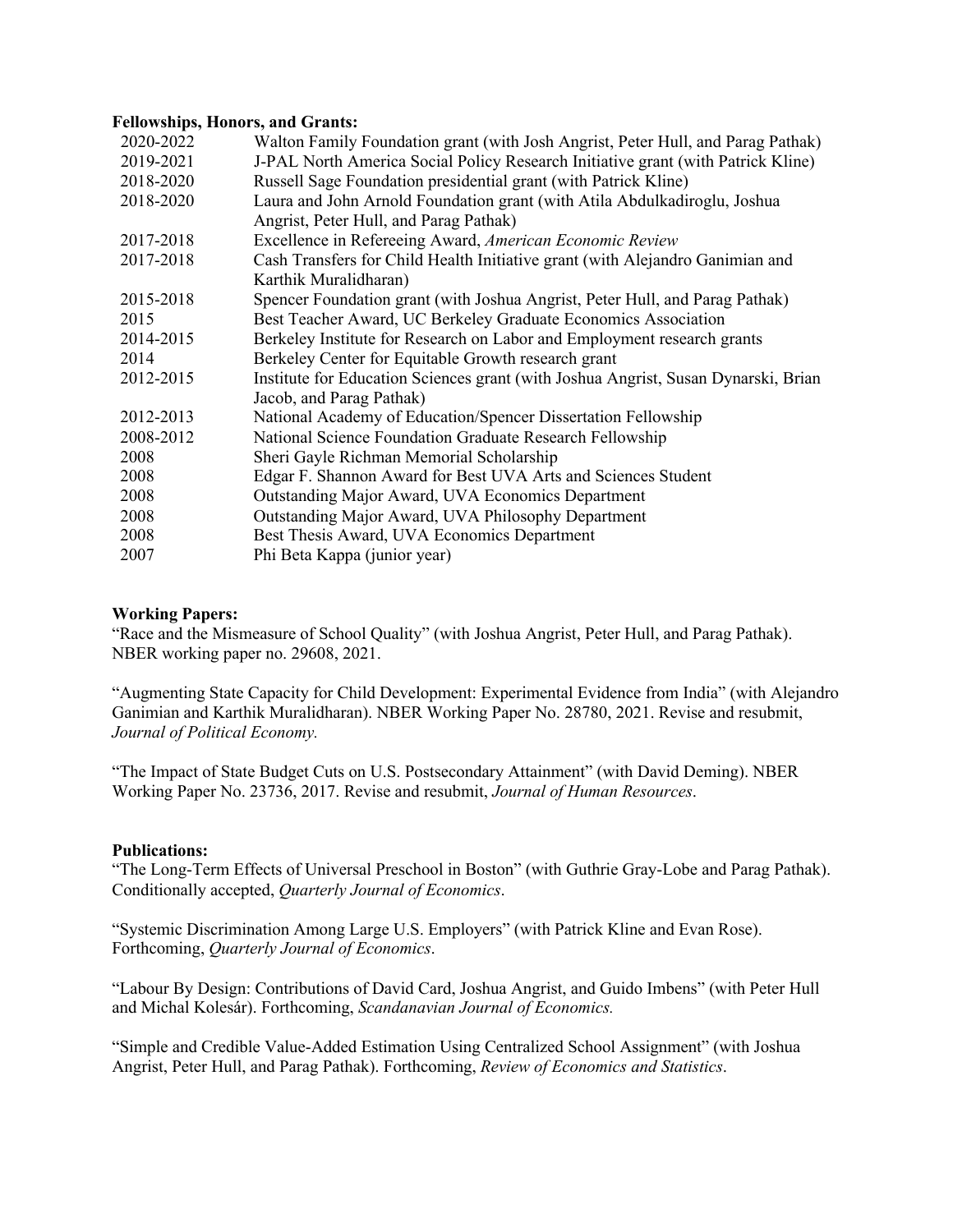"Policy Evaluation with Multiple Instrumental Variables" (with Magne Mogstad and Alexander Torgovitsky). Forthcoming, *Journal of Econometrics*.

"The Causal Interpretation of Two-Stage Least Squares with Multiple Instrumental Variables" (with Magne Mogstad and Alexander Torgovitsky). *American Economic Review,* 111(11), 2021.

"Adaptive Correspondence Experiments" (with Hadar Avivi, Patrick Kline, and Evan Rose). *AEA Papers and Proceedings*, 111, 2021.

"Reasonable Doubt: Experimental Detection of Job-Level Employment Discrimination" (with Patrick Kline). *Econometrica*, 89(2), 2021.

"Can Successful Schools Replicate? Scaling Up Boston's Charter School Sector" (with Sarah Cohodes and Elizabeth Setren). *American Economic Journal: Economic Policy*, 13(1), 2021.

"Do Parents Value School Effectiveness?" (with Atila Abdulkadiroglu, Parag Pathak, and Jon Schellenberg). *American Economic Review*, 110(5), 2020.

"On Heckits, LATE, and Numerical Equivalence" (with Patrick Kline). *Econometrica*, 87(2), 2019.

"The Demand for Effective Charter Schools." *Journal of Political Economy*, 126(6), 2018.

"Free to Choose: Can School Choice Reduce Student Achievement?" (with Atila Abdulkadiroglu and Parag Pathak). *American Economic Journal: Applied Economics*, 10(1), 2018.

"Leveraging Lotteries for School Value-Added: Testing and Estimation" (with Joshua Angrist, Peter Hull and Parag Pathak). *Quarterly Journal of Economics*, 132(2), 2017.

"Evaluating Public Programs with Close Substitutes: The Case of Head Start" (with Patrick Kline). *Quarterly Journal of Economics*, 131(4), 2016.

"Interpreting Tests of School VAM Validity" (with Joshua Angrist, Peter Hull and Parag Pathak). *AEA Papers and Proceedings*, 106(5), 2016.

"Stand and Deliver: Effects of Boston's Charter High Schools on College Preparation, Entry, and Choice" (with Joshua Angrist, Sarah Cohodes, Susan Dynarski, and Parag Pathak). *Journal of Labor Economics*, 34(2), 2016.

"Inputs in the Production of Early Childhood Human Capital: Evidence from Head Start." *American Economic Journal: Applied Economics*, 7(4), 2015.

"Explaining Charter School Effectiveness" (with Joshua Angrist and Parag Pathak). *American Economic Journal: Applied Economics,* 5(4), 2013.

"Who Benefits from KIPP?" (with Joshua Angrist, Susan Dynarski, Thomas Kane, and Parag Pathak). *Journal of Policy Analysis and Management,* 31(4), 2012.

"Inputs and Impacts in Charter Schools: KIPP Lynn" (with Joshua Angrist, Susan Dynarski, Thomas Kane, and Parag Pathak). *AEA Papers and Proceedings,* 100(2), 2010.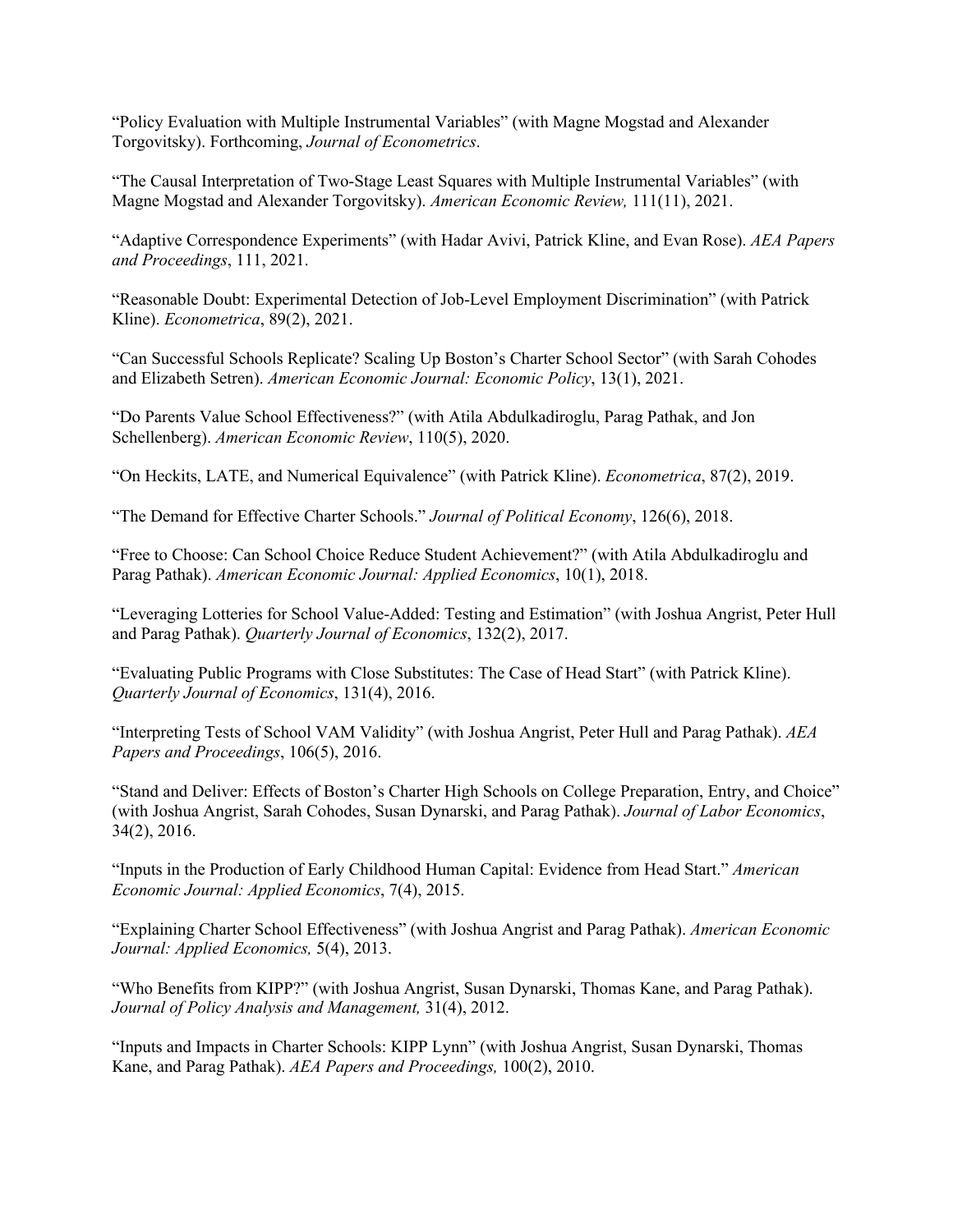"Do Subsidized Housing Units Depreciate Faster than Unsubsidized Ones?" *Journal of Housing Economics,* 18(1), 2009.

# **Presentations (including scheduled):**

| 2022 | American Economic Association Annual Meetings, Trans Pacific Labor Seminar,<br>Cornell University, NBER Education Program Spring Meetings, Microsoft Research, |
|------|----------------------------------------------------------------------------------------------------------------------------------------------------------------|
|      | Royal Holloway, Monash University                                                                                                                              |
| 2021 | University of California - Riverside, University of Southern California, University                                                                            |
|      | of California – Berkeley, UCLA Schooling and Markets in Education Conference,                                                                                  |
|      | University of Chicago Lifecycle Working Group, University of Pennsylvania,                                                                                     |
|      | University of Chicago Booth School, IZA, NBER Children's Program Summer                                                                                        |
|      | Institute, Policy Impacts Conference, Harvard Opportunity Insights seminar,                                                                                    |
|      | University of Chicago Harris School                                                                                                                            |
| 2020 | American Economic Association Annual Meetings, Stanford University, Hayek                                                                                      |
|      | Center Labor Markets and Public Policy Conference, Clemson University, UC                                                                                      |
|      | Berkeley Center for Studies in Higher Education, University of Houston                                                                                         |
| 2019 | Arizona State University, University of British Columbia, Tinbergen Institute,                                                                                 |
|      | Stockholm School of Economics, University of Oslo, University of California -                                                                                  |
|      | Irvine, NBER Labor Studies Summer Institute, RAND Corporation, California                                                                                      |
|      | Econometrics Conference, University of Michigan                                                                                                                |
| 2018 | American Economic Association Annual Meetings, University of Hawaii, University                                                                                |
|      | of Rochester, Princeton University, University of Maryland, University of California                                                                           |
|      | - Berkeley, Yale Y-RISE Conference                                                                                                                             |
| 2017 | American Economic Association Annual Meetings, University of Chicago Education                                                                                 |
|      | Workshop, University of California - Berkeley, University of Chicago Harris                                                                                    |
|      | School, University of Chicago Econometrics Lunch, University of Chicago                                                                                        |
|      | Interactions Conference, University of Wisconsin - La Crosse, University of                                                                                    |
|      | Wisconsin - Madison, NBER Labor Studies Fall meetings                                                                                                          |
| 2016 | American Economic Association Annual Meetings, Brown University, Duke                                                                                          |
|      | University, Yale University, University of Chicago Workshop on Quantitative                                                                                    |
|      | Methods, Stanford Institute for Theoretical Economics, All California Labor                                                                                    |
|      | Economics Conference, University of California - Merced, University of Arizona,                                                                                |
|      | Association for Public Policy Analysis and Management, Northwestern University,                                                                                |
|      | University of California - San Diego, Stanford Opportunity Lab Workshop,                                                                                       |
|      | University College London                                                                                                                                      |
| 2015 | American Economic Association Annual Meetings, Harvard University, Stanford                                                                                    |
|      | University, Association for Education Finance and Policy, NBER Public Economics                                                                                |
|      | Program Spring meetings, Columbia University, University of California - San                                                                                   |
|      | Diego, Society of Labor Economists, Western Economic Association International,                                                                                |
|      | NBER Labor Studies Summer Institute, Federal Reserve Bank of New York, Becker                                                                                  |
|      |                                                                                                                                                                |
|      | Friedman Institute Topics in Applied Microeconomics Conference, University of                                                                                  |
|      | Chicago Education Workshop, University of Chicago Becker Applied Economics                                                                                     |
|      | Workshop, Uppsala University, University of California - Berkeley, SEII/FRB                                                                                    |
|      | Boston Conference on Improving K-12 Education, MIT, Vanderbilt University                                                                                      |
| 2014 | Association for Education Finance and Policy, University of Virginia, University of                                                                            |
|      | California – Berkeley, NBER Education Program Spring meetings, All California                                                                                  |
|      | Labor Economics Conference, Federal Reserve Bank of St. Louis, Association for                                                                                 |
|      | Public Policy Analysis and Management, Arizona State University                                                                                                |
| 2013 | Stanford Graduate School of Business, Warwick University, University of California                                                                             |
|      | - Davis, Society of Labor Economists, Association for Education Finance and                                                                                    |